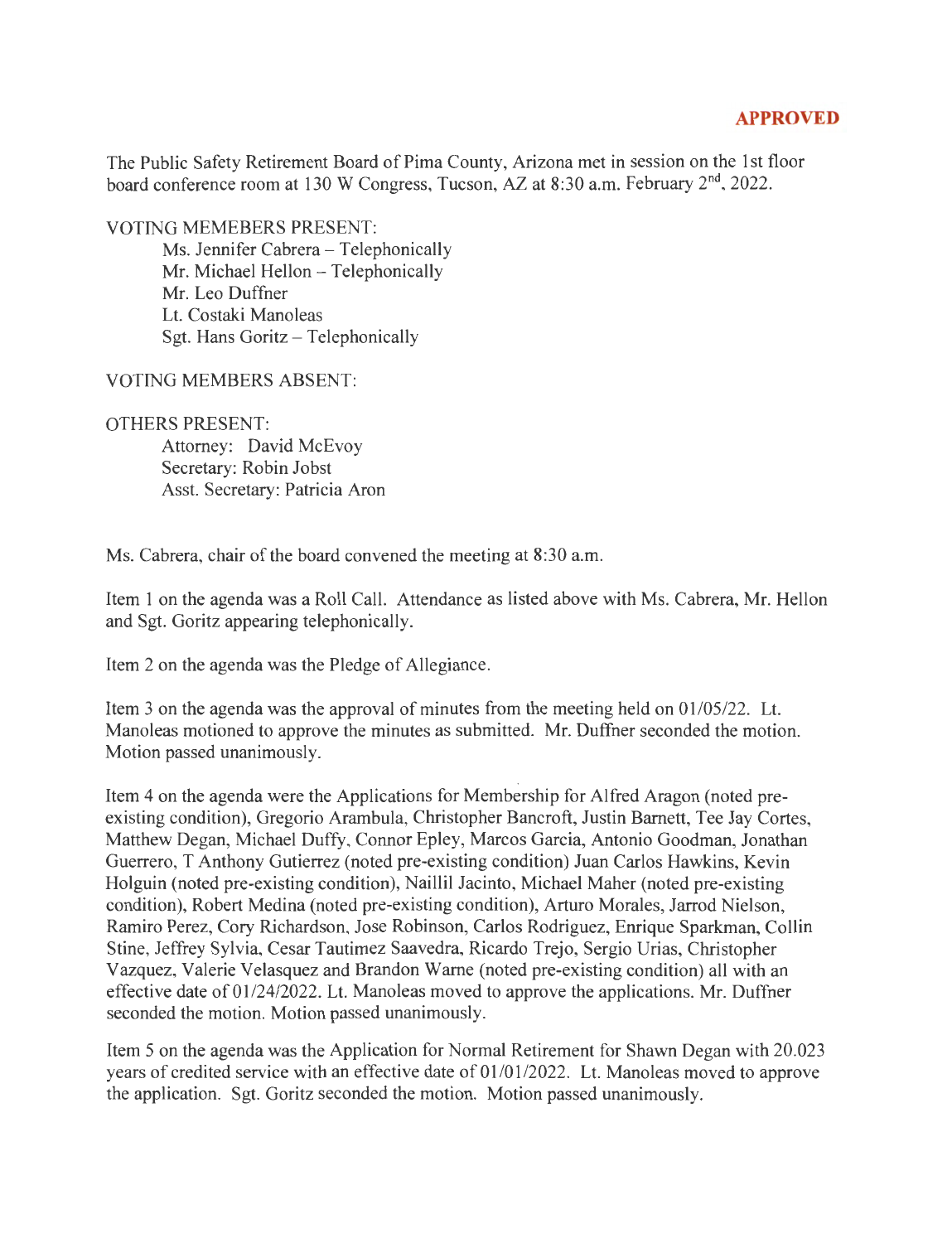Item 6 on the agenda was the Application for Termination from DROP and Retirement for Mary Dolciame with an effective date of 02/01/2022. Lt. Manoleas moved to approve the application. Mr. Duffner seconded the motion. Motion passed unanimously.

Item 7 on the agenda were the Applications for Deferred Retirement Option Plan (DROP) for the following members all with an effective date of 02/01/2022:

- a. Jennifer Garcia with 20.027 years of credited service
- b. Douglas Gifford with 22.174 years of credited service
- c. Eric Johnson with 31.239 years of credited service
- d. Charles Lopiccolo with 20.411 years of credited service
- e. Scott Lowing with 32.00 years of credited service
- f. Elliott Lyle with 20.660 years of credited service
- g. Robert Muzzy with 27. 707 years of credited service
- h. Derek Tyra with 22.174 years of credited service

Sgt. Goritz moved to approve the applications, seconded by Lt. Manoleas. Motion passed unanimously.

Item 8 on the agenda was the Application for Separation Refund for Jesus Quintero. Lt. Manoleas moved to approve the application. Mr. Duffner seconded the motion. Motion passed unanimously.

Item 9 on the agenda was the review of return to work status of Deanna Johnson. Ms. Jobst informed the Board that Ms. Johnson retired as a Chief in December of 2017 and rehired as the Asst. Director of Pretrial Services in October of 2019. Lt. Manoleas approves that Ms. Johnson meets the eligibility requirements and is eligible to continue to receive her pension. Mr. Duffner seconded the motion. Motion passed unanimously.

Item 10 on the agenda was the review of return to work status of John Stuckey. Ms. Jobst informed the Board that Mr. Stuckey retired as a Chief in December of 2020 and rehired as a Program Manager in January 2022. Lt. Manoleas approves that Mr. Stuckey meets the eligibility requirements and is eligible to continue to receive his pension. Mr. Duffner seconded the motion. Motion passed unanimously.

Item 11 on the agenda was the review of Correspondence form PSPRS. Ms. Jobst informed that she received a letter of Clint Enderle and he redeemed military service. She also informed the Board that there is a House Bill on a proposed legislation that could change the DROP period from 60 months to 84 months.

Item 12 on the agenda was other board business. There was none.

Item 13 was the call to the public. There was none.